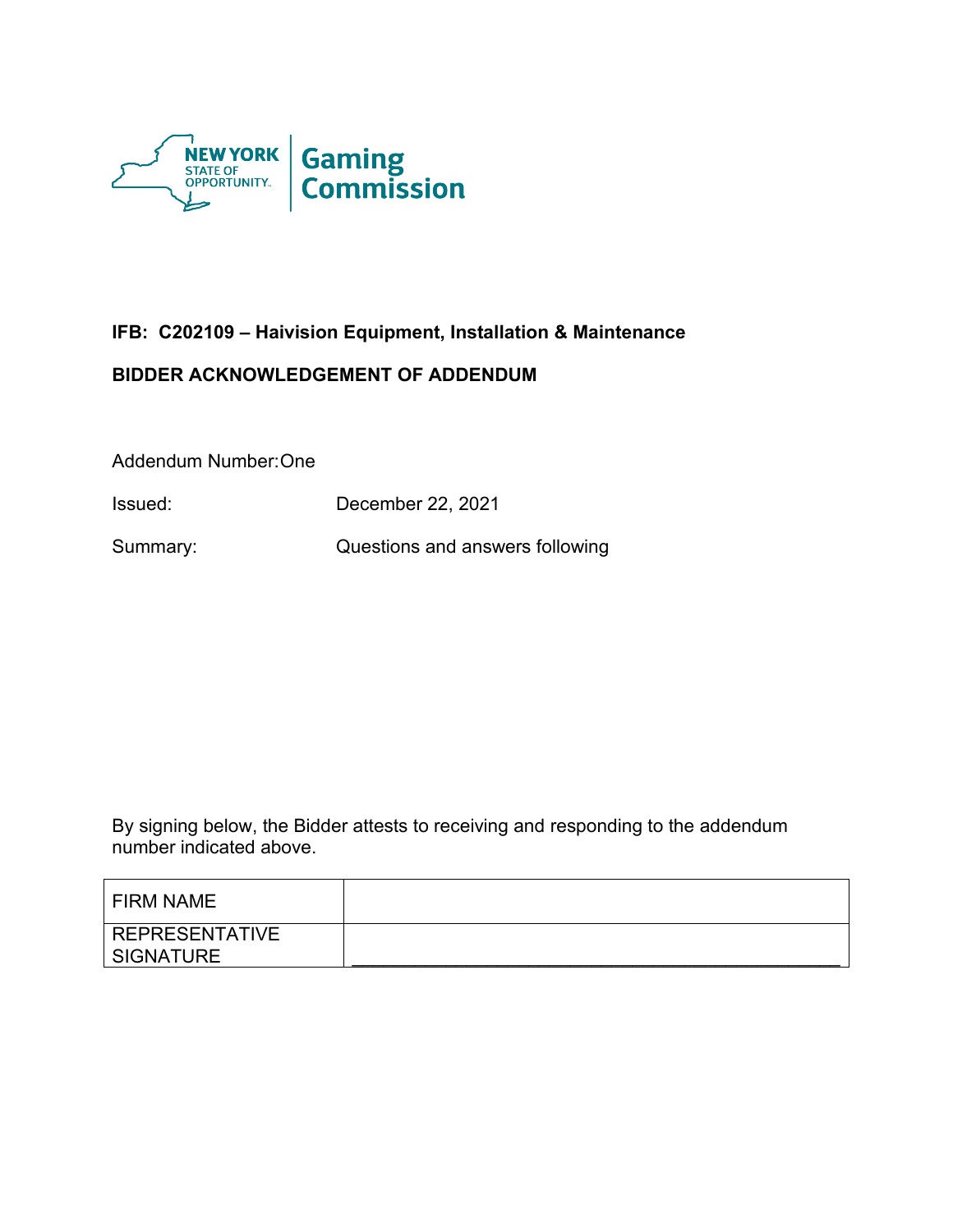- **Q.1: We have either 100, 200 or 500 Mbps aggregate outband bandwidth options. Do you know which option you require?**
- A.1**: 100Mbps**
- **Q.2: Page 116 – Installation and Configuration of One Haivision Encoder: What distance between the encoder and equipment is it to be connected to? What length of audio, data and video cable required? Does this include deinstallation? If yes, what manufacture/model/description of equipment? Would this be performed during the same trip as the "Installation"?**
- A.2: Because there is existing equipment at the sites, existing cabling should be able to be used in most instances. No deinstallation or removal of cabling or current equipment should be necessary at any site. Current equipment will remain on site as backup.
- **Q.3: Page 116 – Installation and Configuration of Two Haivision Encoder: What distance between the encoder and equipment is it to be connected to? What length of audio, data and video cable required? Does this include deinstallation? If yes, what manufacture/model/description of equipment? Would this be performed during the same trip as the "Installation"?**
- A.3: See response to A.2., above.
- **Q.4: Page 116 – Removal of equipment at receiving sites: What manufacture/model/description of equipment? Is this deinstallation? Is this removal from the site? Would this be performed during the same trip as the "Installation"?**
- A.4: See response to A.2., above.
- **Q.5: Does the Gaming Commission own and support virtual servers (EX: VMWARE) they would consider using for Gateway Appliance?**
- A.5: No.
- **Q.6: On page 27 of "IFB C202109 Haivision Equipment.pdf", the table under "Specifications" lists "1 qty. Haivision SRT Gateway Appliance Installation and Configuration per remote site",**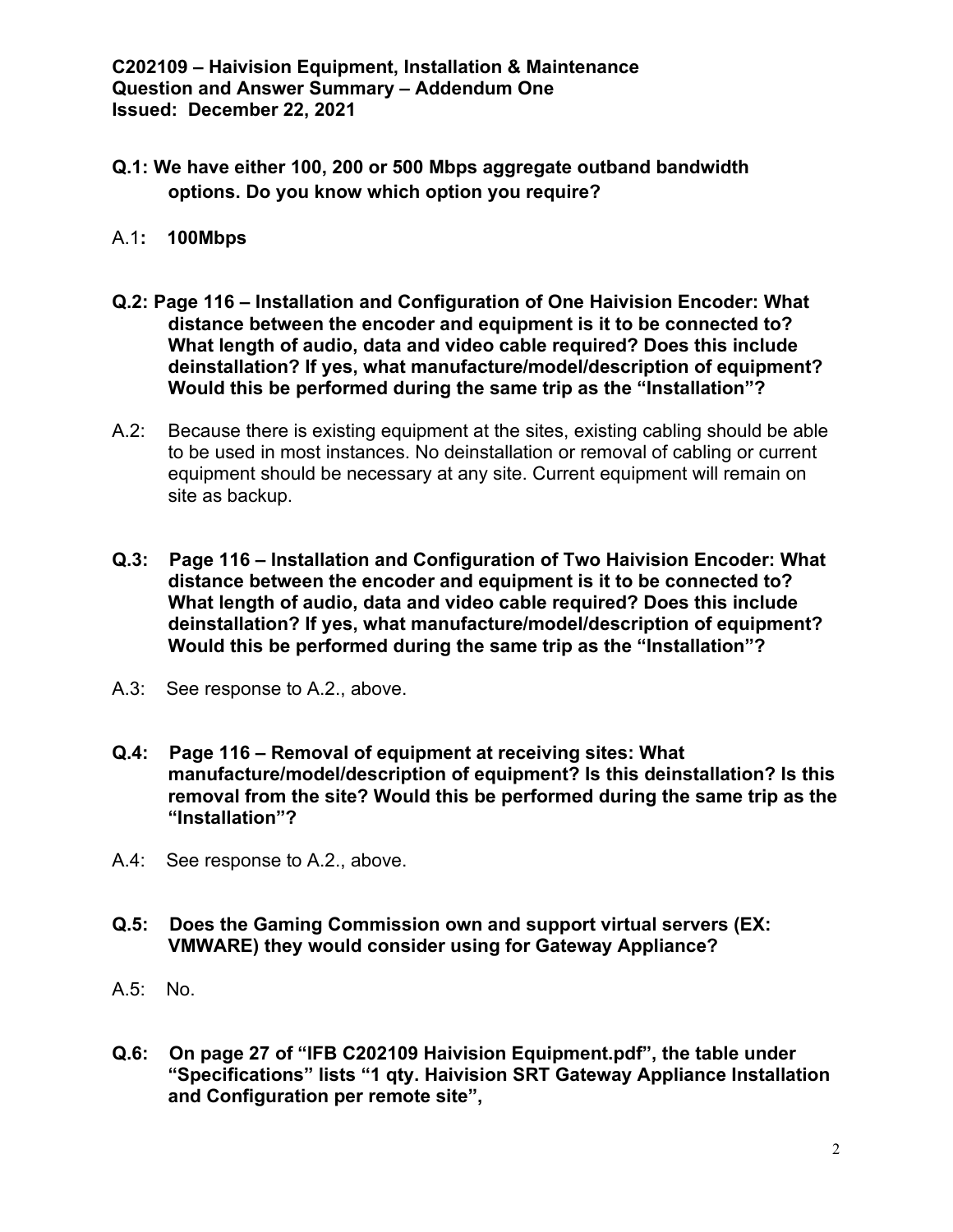- **a) The Haivision SRT Gateway (HSG) is available in 3 models: 100, 200, or 500 Mbps of aggregate output. Which model is required?**
- **b) The HSG is available as an on-premise physical or virtual machine (VM) appliance or as a public cloud-hosted service, which model is required?**
- **c) What are the redundancy requirements for the HSG? Dual power, dual server,…?**
- **d) The spec requires: "1 qty. HSG per remote site" and there are 11 sites in total. Which site(s) require(s) an HSG?**
- A.6: a) 100Mbps.
	- b) On-premises physical machine appliance is required.
	- c) Dual power and dual server are required redundancies.
	- d) The HSG is a single appliance that will need to be configured to broadcast successfully to all remote sites.

### **Q.7: For the Schenectady and Albany sites, would the MB6 6-slot chassis with redundant power be preferred?**

- **a) If not, would 1 or 2 spare PSU for each be desired?**
- **b) For all other sites, would a spare PSU per site be desired?**

### A.7:

- a) 1-2 spare PSU per site is desired for the Schenectady and Albany sites.
- b) 1 spare PSU per site is desired.

### **Q.8: For all sites without an MB6 chassis, would the 1 RU mounting bracket for 1 or 2 appliances be desired?**

A.8: One RU mounting bracket per appliance at each site is desired.